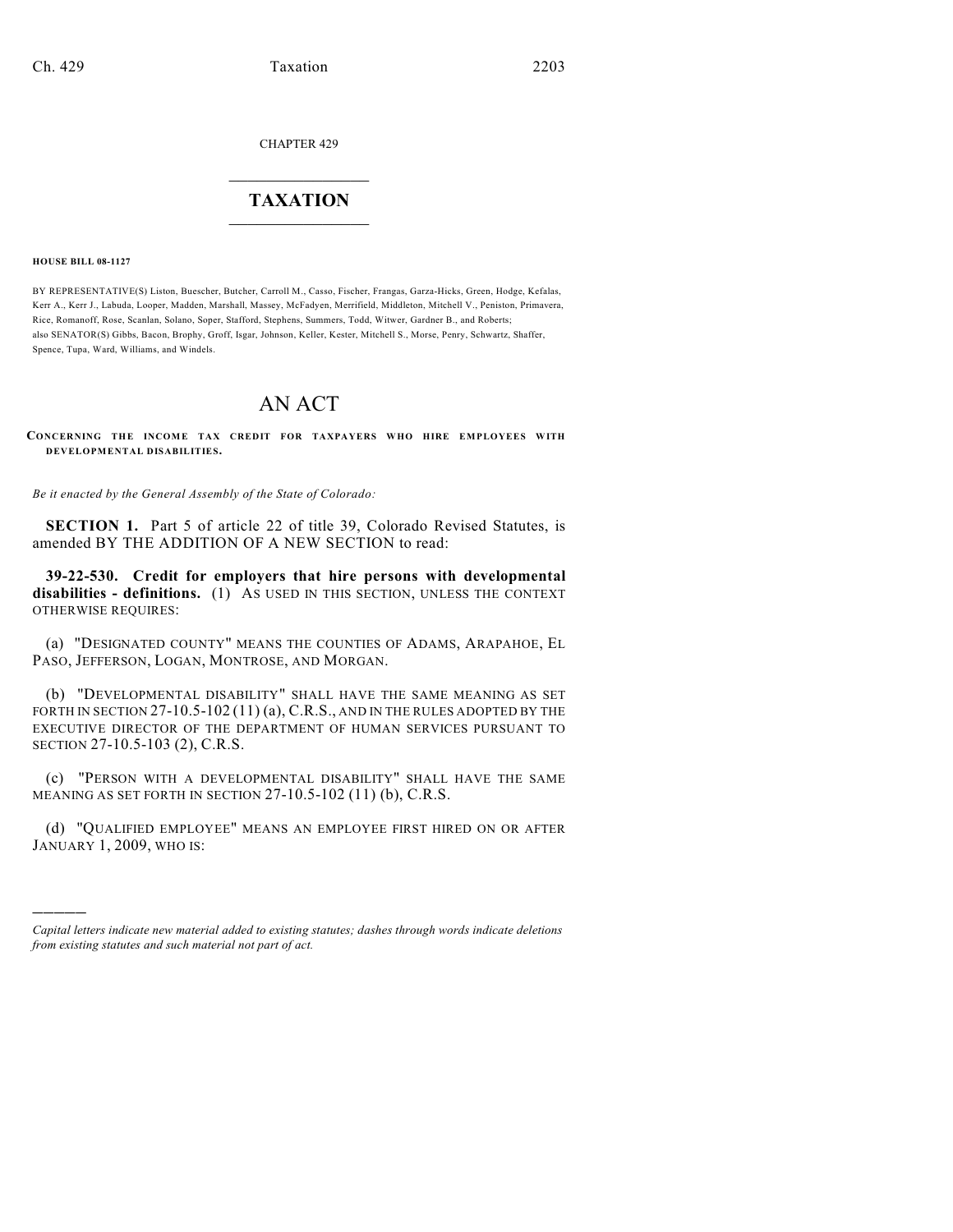(I) A PERSON WITH A DEVELOPMENTAL DISABILITY;

(II) EMPLOYED AT A WORKPLACE LOCATED IN A DESIGNATED COUNTY; AND

(III) COMPENSATED IN ACCORDANCE WITH APPLICABLE MINIMUM WAGE LAWS.

(e) "TAXPAYER" MEANS AN EMPLOYER THAT DEDUCTS AND WITHHOLDS AMOUNTS FROM THE WAGES PAID TO A QUALIFIED EMPLOYEE PURSUANT TO SECTION 39-22-604 (3).

(2) (a) FOR THE INCOME TAX YEARS BEGINNING JANUARY 1, 2009, THROUGH JANUARY 1, 2011, A CREDIT AGAINST THE TAX IMPOSED BY THIS ARTICLE SHALL BE ALLOWED TO A TAXPAYER WHO HIRES A QUALIFIED EMPLOYEE DURING THAT PERIOD.

(b) THE AMOUNT OF THE CREDIT ALLOWED BY THIS SECTION IS FIFTY PERCENT OF THE AMOUNT OF GROSS WAGES PAID TO A QUALIFIED EMPLOYEE DURING THE EMPLOYEE'S FIRST THREE MONTHS OF CONTINUOUS EMPLOYMENT AND THIRTY PERCENT OF THE AMOUNT OF GROSS WAGES PAID TO A QUALIFIED EMPLOYEE DURING THE EMPLOYEE'S SUBSEQUENT NINE MONTHS OF CONTINUOUS EMPLOYMENT.

(3) A TAXPAYER MAY CLAIM THE CREDIT ALLOWED BY THIS SECTION FOR THE INCOME TAX YEAR IN WHICH THE WAGES ON WHICH THE CREDIT IS BASED ARE PAID TO A QUALIFIED EMPLOYEE. IF THE AMOUNT OF THE CREDIT EXCEEDS A TAXPAYER'S ACTUAL TAX LIABILITY FOR AN INCOME TAX YEAR, THE AMOUNT OF THE CREDIT NOT USED TO OFFSET INCOME TAX LIABILITY FOR THE INCOME TAX YEAR SHALL NOT BE ALLOWED AS A REFUND, BUT THE TAXPAYER MAY CLAIM THE EXCESS AMOUNT OF THE CREDIT IN A SUBSEQUENT INCOME TAX YEAR; EXCEPT THAT THE CREDIT ALLOWED BY THIS SECTION MAY NOT BE CLAIMED FOR ANY INCOME TAX YEAR BEGINNING AFTER JANUARY 1, 2011. ANY AMOUNT OF THE CREDIT THAT IS NOT USED SHALL NOT BE REFUNDED TO THE TAXPAYER. A TAXPAYER MAY NOT CLAIM THE CREDIT ALLOWED BY THIS SECTION MORE THAN ONCE FOR THE SAME QUALIFIED EMPLOYEE.

(4) A PARTNERSHIP, S CORPORATION, LIMITED LIABILITY COMPANY, OR OTHER ENTITY ELECTING NOT TO BE TAXED AS A CORPORATION MAY PASS THROUGH THE CREDIT ALLOWED BY THIS SECTION IN A TAX YEAR TO ITS PARTICIPATING PARTNERS, SHAREHOLDERS, OR MEMBERS, REFERRED TO IN THIS SUBSECTION (4) AS THE "INVESTORS", IN ANY PERCENTAGE THE ENTITY CHOOSES, UP TO THE AMOUNT OF THE CREDIT EARNED IN THE TAX YEAR.CREDITS EARNED BUT UNCLAIMED IN A TAX YEAR FOR WHICH THE ENTITY ELECTS TO BE TAXED AS A CORPORATION MAY NOT BE DISTRIBUTED TO INVESTORS IN A LATER TAX YEAR FOR WHICH THE ENTITY ELECTS NOT TO BE TAXED AS A CORPORATION. IN A TAX YEAR FOR WHICH THE ENTITY ELECTS NOT TO BE TAXED AS A CORPORATION, ALL CREDITS PASSED THROUGH TO INVESTORS MAY BE CARRIED FORWARD AT THE INVESTOR LEVEL FOR THE CARRYOVER PERIOD SPECIFIED IN SUBSECTION (3) OF THIS SECTION.

(5) (a) IF THE REVENUE ESTIMATE PREPARED BY THE STAFF OF THE LEGISLATIVE COUNCIL IN DECEMBER 2008, DECEMBER 2009, OR DECEMBER 2010 INDICATES THAT THE AMOUNT OF TOTAL GENERAL FUND REVENUES FOR THE CURRENT FISCAL YEAR WILL NOT BE SUFFICIENT TO REACH THE LIMIT ON APPROPRIATIONS SPECIFIED IN SECTION 24-75-201.1 (1),C.R.S., THEN THE CREDIT AUTHORIZED BY THIS SECTION